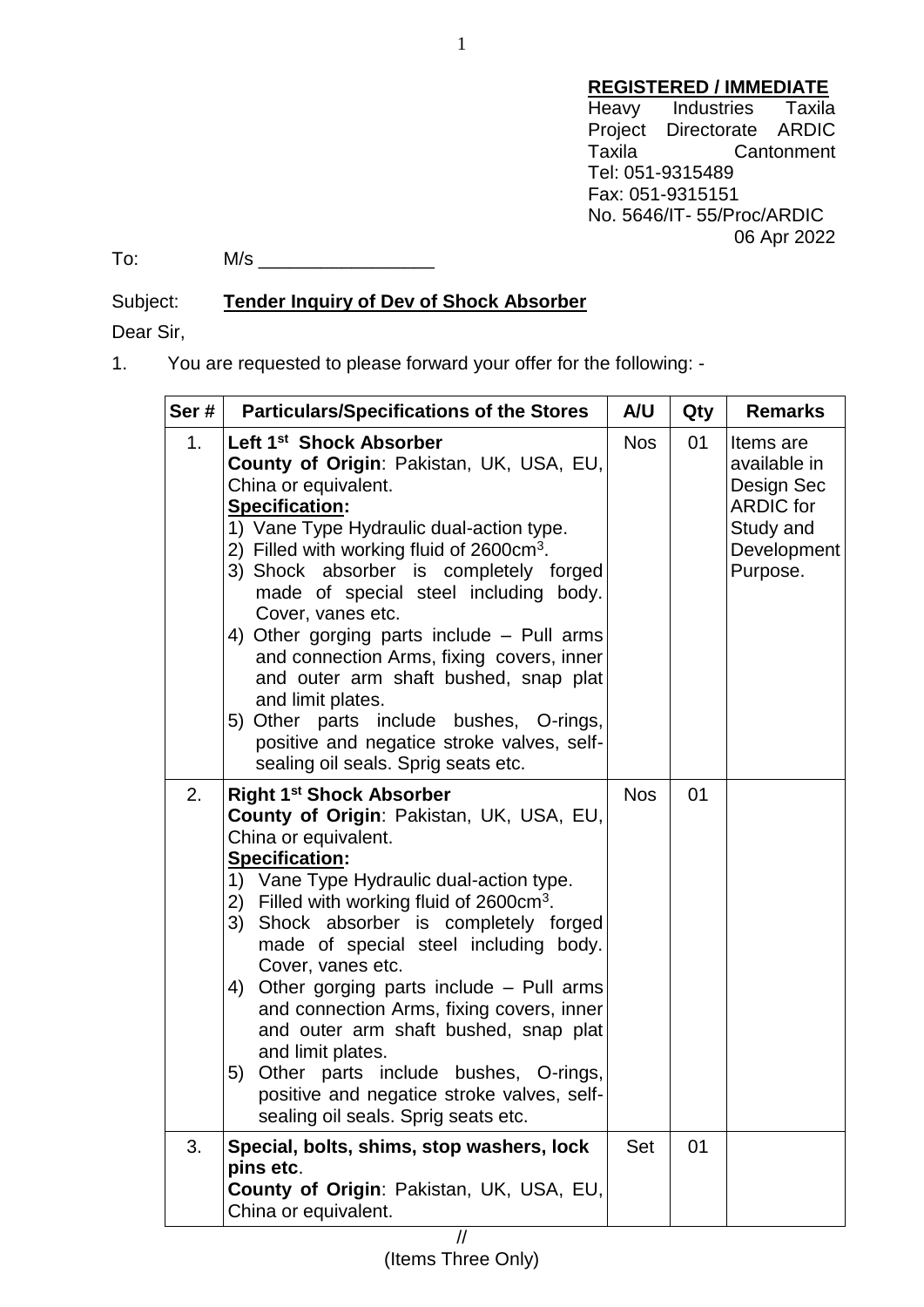### **Instructions to Bidders**

2. Rates will be quoted on **FOR Taxila Cantt** basis. Offer best competitive price while submitting your quotation.

3. Over writing and cutting of any nature in the quotation will not be accepted.

4. Part-I and Part-II quotations will be enclosed in separate sealed envelopes for

each tender inquiry. For identification purpose, the words "**TECHNICAL QUOTATION PART-I WITHOUT PRICE"** and **COMMERCIAL QUOTATION (PART-II) WITH PRICE"** shall be written in BLOCK CAPITAL LETTERS on the respective sealed envelopes which will be placed in a large envelope bearing complete details of the tender as under: -

Please forward your quotation not later than **15 May 2022** at 10:30 hours. The address on the envelope will be indicated as under: -

## **BID REGISTERED**

#### **TENDER INQUIRY NO. 5646/IT- 55/Proc/ARDIC dated 06 Apr 2022 TO BE OPENED ON. 15 May 2022**

To: PROCUREMENT OFFICER ARDIC HIT TAXILA CANTT

| <b>FROM M/S</b> |  |
|-----------------|--|
| <b>IT FOR</b>   |  |

5. **Delivery of Tender:** The tender/bid will be enclosed in a sealed envelope which will be invariably marked with "Bid against Tender Inquiry No. **5646/IT- 55/Proc/ARDIC dated 06 Apr 2022**" and complete address. The tender if brought by hand, will be handed over to security staff on duty at ARDIC Gate for placing the same in bid box (available at the gate). The bid will not be brought by hand by any firm while visiting the office of Proc officer (ARDIC). Moreover, if required endorsements are found missing, the bid will be liable for rejection.

6. The bid must be dropped in the bid box, latest by 1030 hours on **15 May 2022**, at ARDIC Gate. **The bid will be opened same day at 1100 hours** in the presence of the available representative of the firms in ARDIC HIT Taxila Cantt. **No bid will be entertained / considered after 1030 hours,** on the aforementioned date.

7. All papers must be signed and stamped and items not quoted / quoted must be mentioned clearly.

8. All clauses/terms mentioned in this inquiry will be considered accepted by the bidding firms, even if no reference to them is given in the respective offers.

9. **Postal order for Rs. 200/- (Rupees Two Hundred) as a tender fee, in favor of MD (ARDIC)** HIT Taxila Cantt, will invariably be enclosed with the technical offer, failing which the bid will be ignored.

10. Firms are instructed NOT to send Telex and Fax bids. Such bids/offers would not be accepted.

11. Following confirmation regarding availability of the advance sample be endorsed by all bidders in their quotations: -

"It is confirmed that advance sample against items mentioned at serials ---- of the bid are really available."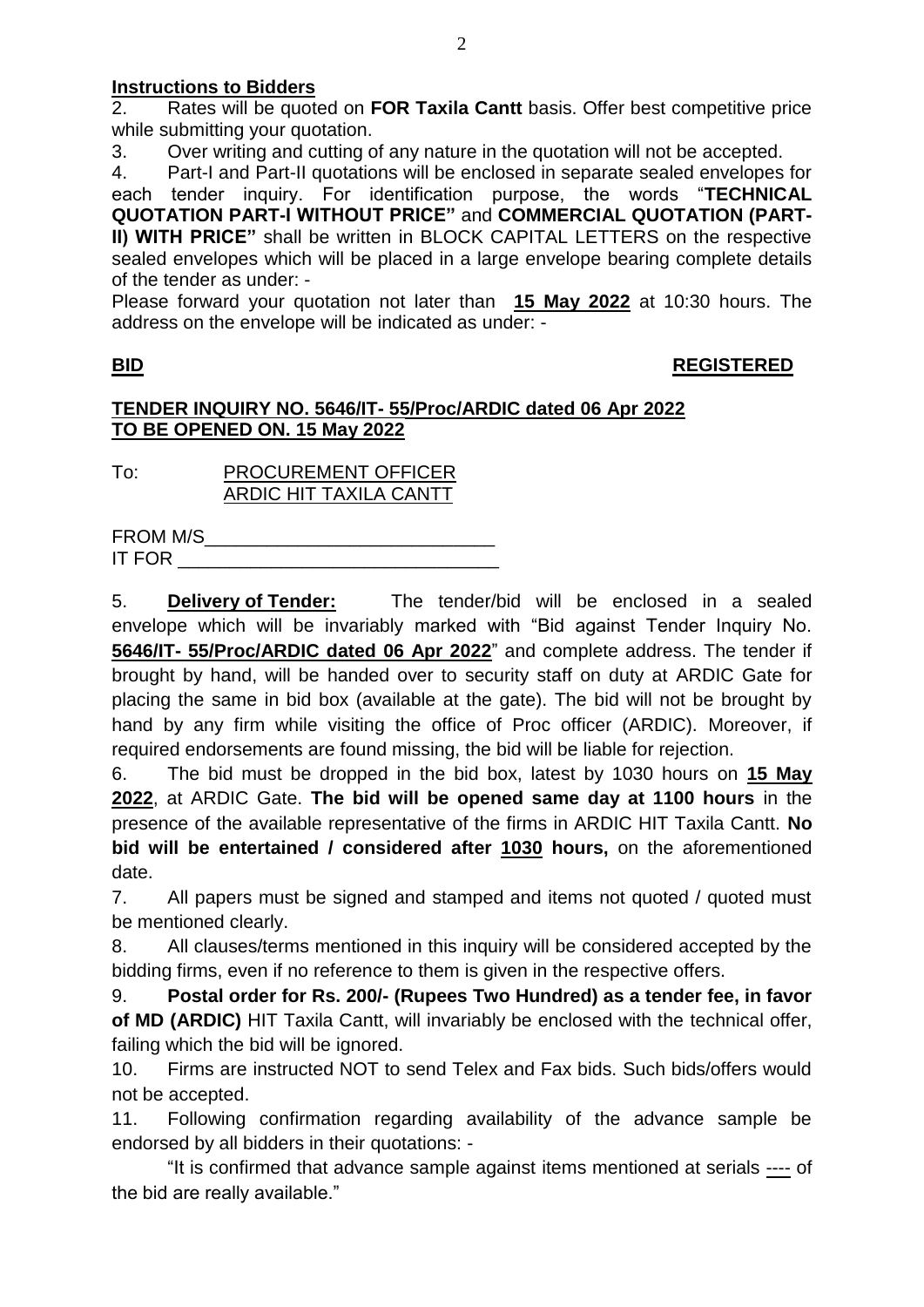12. Please confirm receipt of the tender inquiry immediately and also intimate your participation or otherwise in this tender inquiry. In case any firm does not wish to bid, then it should return the tender inquiry documents at the earliest.

13. HIT reserves its right to cancel the bidding process with reason but without any obligation to justify such a reason.

14. The store is required to be delivered at Store Sec ARDIC, Taxila Cantt within 60 x days from the date of signing of the contract.

15. The offered price quoted must be firm, final and inclusive of all taxes, packing, handling charges etc and delivery at HIT Taxila Cantt.

16. **Offers must remain open valid for 120 days** from the date of opening of the tender.

17. The store will be packed in standard grade, worthy of transportation by the means adopted.

18. This inquiry may not be taken as an indication of subsequent supply order and does not in any way commit HIT to purchase the items offered.

19. Warranty period will be one year from the date of issuance of CRV of the stores.

20. In case of failure to supply the stores within the stipulated periods, liquidated damages at the rate of 2% but not less than 1% of amount involved per month and maximum value not more than 10% of contracted store value or a part there-of will be levied.

# 21. **Payment Terms**

- a. Payments will be made either by CMA (DP), Rawalpindi or CMA (HIT) Taxila Cantt, through cheques against pre-receipted bills (duly affixed with revenue stamps) along with professional tax certificates (attested photocopies) of the suppliers after delivery and acceptance of stores.
- b. Partial payments against partial deliveries will not be allowed.
- c. The payment to the registered person is linked with active taxpayer status of the Suppliers as per FBR data base. If any registered supplier is not on active Taxpayer list, his payment will be stopped till he / she files his / her mandatory returns and appears on ATL of FBR.

22. HIT reserves the right to increase / decrease the quantity of items, placed on the tender without any reference to the firm.

23. The supplier shall furnish a 5% performance bank guarantee within one month from the date of signing of the contract from scheduled bank in Pakistan against the total value of contract excluding taxes/duties. This bank guarantee must remain valid 12 x months after the stores are put in operation. Performance Bank Guarantee will be released on the completion of warranty period, in case the firm fails to provide a/m performance bank guarantee within the stipulated time period, the contract will be cancelled and bid security will be encashed. Moreover, the contract shall than be awarded to next best evaluated bidder.

24. **All Firms participating in the tender will deposit 2% bid security of total quoted value in the shape of CDR / bank guarantee addressing to MD ARDIC Heavy Industries Taxila. The bid security will be provided by the firms in commercial envelope and clear mentioning of the same in the technical quotation will be ensured by the firms, failing which the bid will stand rejected. The bid securities will be returned as under: -**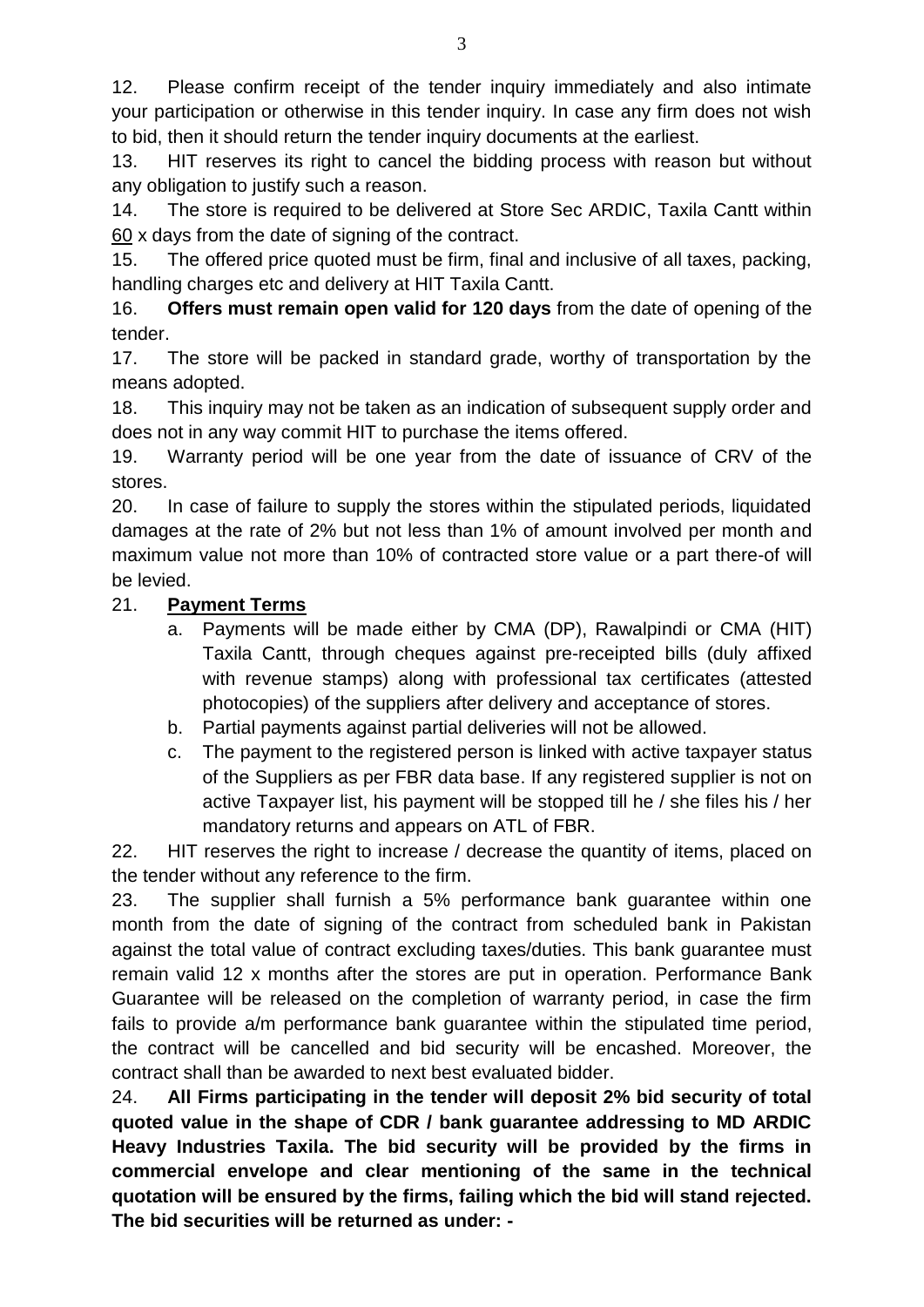- a. **Unsuccessful Bidders.** Within 15 days of completion / announcement of the bid evaluation result.
- b. **Successful Bidders.** Upon submission of 5% PBG (para 23).

25. The net offered price will be inclusive of 17 % GST as imposed by Government of Pakistan. The offers without mentioning of 17% GST will not be considered. The GST will always be mentioned separately to the base price.

26. Defaulted or Blacklisted firms with any Govt / Semi Govt defence organization cannot be participate in the bid.

27. In case of any dispute regarding the terms and conditions and the quality of stores, the decision of the MD (ARDIC) / Chairman HIT will be considered as final and binding on the suppliers/firms.

28. In case, the contracted firm fails to execute the order within the stipulated time and does not materialize the supply of ordered stores, the supply order/contract would be cancelled at the firm's risk and expense. Expenditure incurred on the repurchase of offered stores will be recovered from the defaulting firm, under existing procedures.

29. Inspection of the store will be carried out at HIT Taxila Cantt.

30. Samples for consultation / reference will not be provided, however if drawing is available then the same may be handed over to the best evaluated bidder. Samples are displayed in display room for the convenience of the firms.

31. Only registered suppliers / persons who are on Active Taxpayer List (ATL) of FBR are eligible to supply goods/services to government departments. Thus the bidders will submit a certificate to this regard along with the technical bid.

32. Country of Origin: All countries except India, Israel and Taiwan.

33. In case of indigenously / locally manufactures item, the firms should have relevant experience and capacity of manufacturing these parts and should be duly qualified by Quality Control department of ARDIC HIT. Capacity for manufacturing of parts will be verified by a team ex ARDIC HIT.

34. In the case of FOR imported items, the firms are responsible to provide evidence of the agency agreement/certificate of conformance, principal proforma invoice (in original and without price) and OEM certificates of all the items being quoted against this tender inquiry along with countries of origin. Separate OEM certificate for each / major assembly will be provided by the firms. The firms will clearly indicate that all the parts used in the manufacturing (in case of assembling) are brand new from current production. Confirmation to fulfill technical specifications related to imported items on FOR basis must be highlighted in the technical bid.

35. Confirmation of the validity period of the quote, delivery period and warranty period.

36. Confirmation of all technical parameters specified in the IT or confirmation as per sample.

37. Confirmation of manufacturer, brand and approval of advance sample as per specifications mentioned in IT. Manufacturer brand of each item must be highlighted in the bid.

38. IT document can be downloaded from PPRA and HIT website [www.hit.gov.pk.](http://www.hit.gov.pk/)

39. Technical assistance will be provided by the firm on requirement basis.

40. After successful conclusion of development contract including qualification of the prototype / 1st Article, following "Yes Obligations" for the qualified firms will be applicable for bulk supply / series procurement contract(s) after approval by HITB as under: -

a. Award of "Sole Manufacture Right" for HIT or procurement "Proprietary" status for minimum 3 years, subject to timely development, contract execution performance, quality, cost rationalization and value additions (if any) of development / 1st contract.